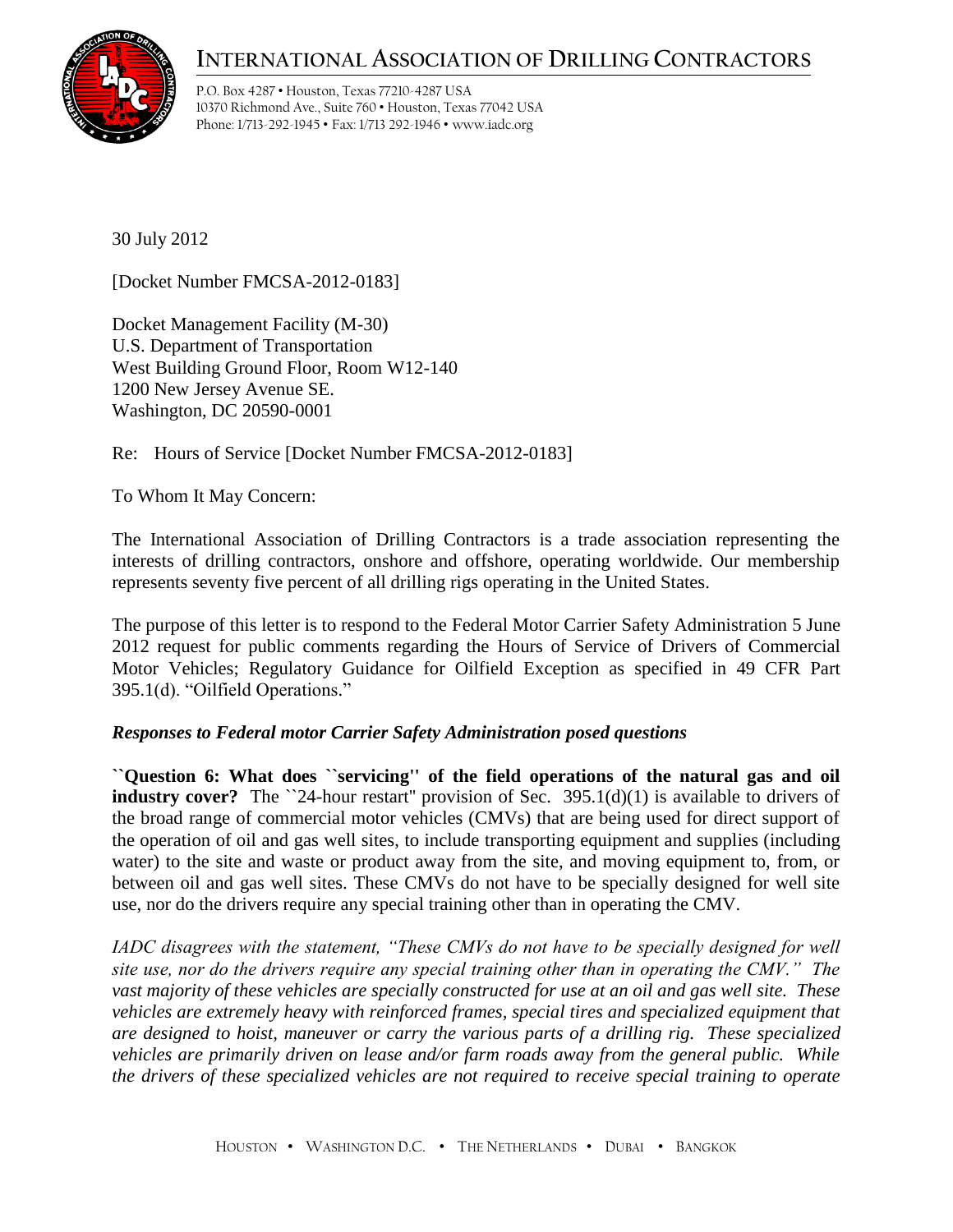*their vehicles on public highways or to maintain their CDL, these drivers do, in fact, receive special training to operate their vehicles and specialized equipment while on the well site.* 

**Question 8: What kinds of oilfield equipment may drivers operate while taking advantage of the special ``waiting time'' rule in Sec. 395.1(d)(2)?** The ``waiting time'' provision in Sec.  $395.1(d)(2)$  is available only to operators of those commercial motor vehicles (CMVs) that are (1) specially constructed for use at oil and gas well sites, and (2) for which the operators require extensive training in the operation of the complex equipment, in addition to driving the vehicle. In many instances, the operators spend little time driving these CMVs because ``leased drivers'' from drive-away services are brought in to move the heavy equipment from one site to another. These operators typically may have long waiting periods at well sites, with few or no functions to perform until their services are needed at an unpredictable point in the drilling process. Because they are not free to leave the site and may be responsible for the equipment, they would normally be considered ``on duty'' under the definition of that term in Sec. 395.2. Recognizing that these operators, their employers, and the well-site managers do not have the ability to readily schedule or control these driver's periods of inactivity, Sec. 395.1(d)(2) provides that the ``waiting time'' shall not be considered on-duty (i.e., it is off-duty time). During this ``waiting time,'' the operators may not perform any work-related activity. To do so would place them on duty. Examples of equipment that may qualify the operator/driver for the "waiting time" exception'' in Sec. 395.1(d)(2) are vehicles commonly known in oilfield operations as heavy-coil vehicles, missile trailers, nitrogen pumps, wire-line trucks, sand storage trailers, cement pumps, ``frac'' pumps, blenders, hydration pumps, and separators. This list should only be considered examples and not all-inclusive. Individual equipment must be evaluated against the criteria stated above: (1) Specially constructed for use at oil and gas well sites, and (2) for which the operators require extensive training in the operation of the complex equipment, in addition to driving the vehicle infrequently. Operators of CMVs that are used to transport supplies, equipment, and materials such as sand and water to and from the well sites do not qualify for the ``waiting time exception'' even if there have been some modifications to the vehicle to transport, load, or unload the materials, and the driver required some minimal additional training in the operation of the vehicle, such as running pumps or controlling the unloading and loading processes. It is recognized that these operators may encounter delays caused by logistical or operational situations, just as other motor carriers experience delays at shipping and receiving facilities. Other methods may be used to mitigate these types of delays, which are not the same types of waiting periods experienced by the CMV operators who do qualify for the waiting time exception.

*IADC believes examples of oilfield equipment where drivers may utilize the special ``waiting time'' rule include gin-pole trucks, winch trucks, specialized oil field equipment, heavy-coil vehicles, missile trailers, nitrogen pumps, wire-line trucks, sand storage trailers, cement pumps, ``frac'' pumps, blenders, hydration pumps, and separators. This list is not all inclusive and is an example of the types of specialized, heavy-duty CMVs that are typically found on a well site waiting for instructions from the well site manager. The working periods of these types of vehicles cannot be scheduled into a weekly or daily routine such as with a freight hauling truck. Depending on complications involved with oil and gas operations oilfield servicing, specialized oilfield CMVs must often make alternative arrangements which may include large amounts of waiting time while on the well site.*

HOUSTON • WASHINGTON D.C. • THE NETHERLANDS • DUBAI • BANGKOK